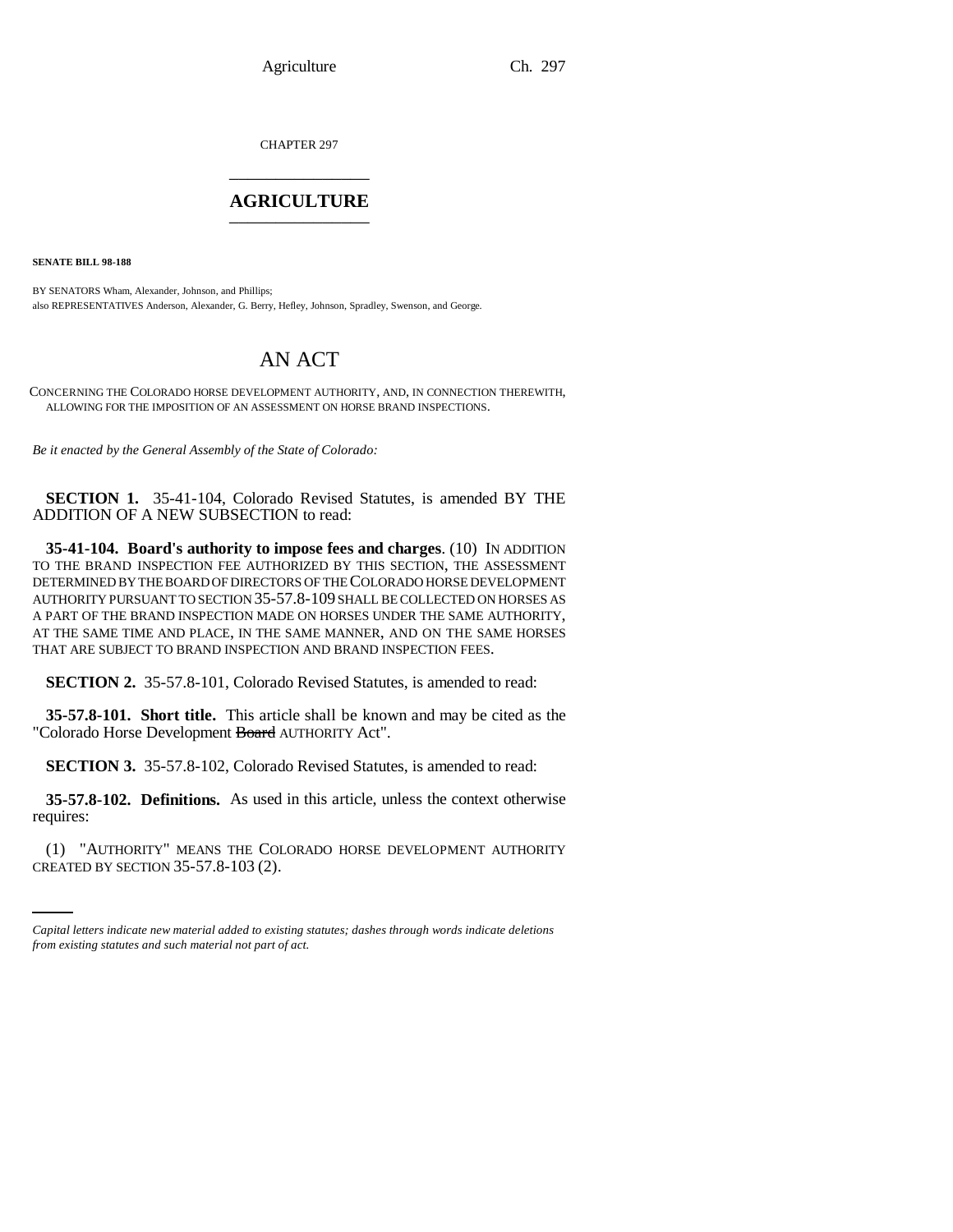$(1)$  (2) "Board" means the BOARD OF DIRECTORS OF THE Colorado horse development board AUTHORITY created by section  $35-57.8-103(1)$  35-57.8-104 (1).

 $(2)$  (3) "Commissioner" means the commissioner of agriculture.

**SECTION 4.** 35-57.8-103, Colorado Revised Statutes, is amended to read:

**35-57.8-103. Legislative declaration - Colorado horse development authority - creation.** (1) THE GENERAL ASSEMBLY HEREBY DECLARES THAT IT IS IN THE PUBLIC INTEREST AND WELFARE THAT OWNERS OF HORSES BE AUTHORIZED AND ENCOURAGED TO ACT JOINTLY AND IN COOPERATION IN STIMULATING, BY RESEARCH, EDUCATION, ADVERTISING, AND OTHER METHODS, THE PROMOTION OF THE HORSE INDUSTRY IN THE STATE. IT IS THE INTENT AND PURPOSE OF THIS ARTICLE TO AUTHORIZE AND PROVIDE A METHOD AND PROCEDURE FOR EFFECTIVELY CORRELATING AND ENCOURAGING THE PROMOTION OF HORSES AND THE FINANCING THEREOF PURSUANT TO THE POWERS OF THE GENERAL ASSEMBLY AS AUTHORIZED BY LAW. IT IS FURTHER DECLARED THAT THE HORSE HAS A LONG ESTABLISHED RELATIONSHIP WITH THE CITIZENS OF COLORADO AND THEREFORE THE STATE IS AFFECTED WITH A PUBLIC INTEREST TO ENSURE THE CONTINUATION OF A STABLE AND EXPANDING HORSE INDUSTRY BY ESTABLISHING POLICIES CONCERNING HORSE PROMOTION IN THIS STATE AND BY EDUCATING THE PUBLIC CONCERNING THE HEALTH, CARE, AND WELFARE OF HORSES.

 $(1)$  (2) There is hereby created the Colorado horse development board AUTHORITY that is a body corporate and a political subdivision of the state. The board AUTHORITY is not an agency of state government and is not subject to administrative direction by any state agency except:

(a) As provided in this article;

(b) For purposes of the "Colorado Governmental Immunity Act", article 10 of title 24, C.R.S.;

(c) For purposes of inclusion in the risk management fund and the self-insured property fund and by the department of personnel pursuant to part 15 of article 30 of title 24, C.R.S.

**SECTION 5.** 35-57.8-104, Colorado Revised Statutes, is amended to read:

**35-57.8-104. Colorado horse development authority - board of directors members - terms.** (1) (a) The commissioner shall appoint fourteen members to the board as follows THE POWERS OF THE AUTHORITY SHALL BE VESTED IN A BOARD OF DIRECTORS, WHICH SHALL BE COMPOSED OF:

 $(a)$  (I) Five representatives of five different horse organizations in this state;

 $\left(\frac{1}{b}\right)$  (II) One representative of a state horse show association;

 $\left(\frac{c}{c}\right)$  (III) One representative of a state veterinary association;

 $(d)$  (IV) One representative of a university equine extension service;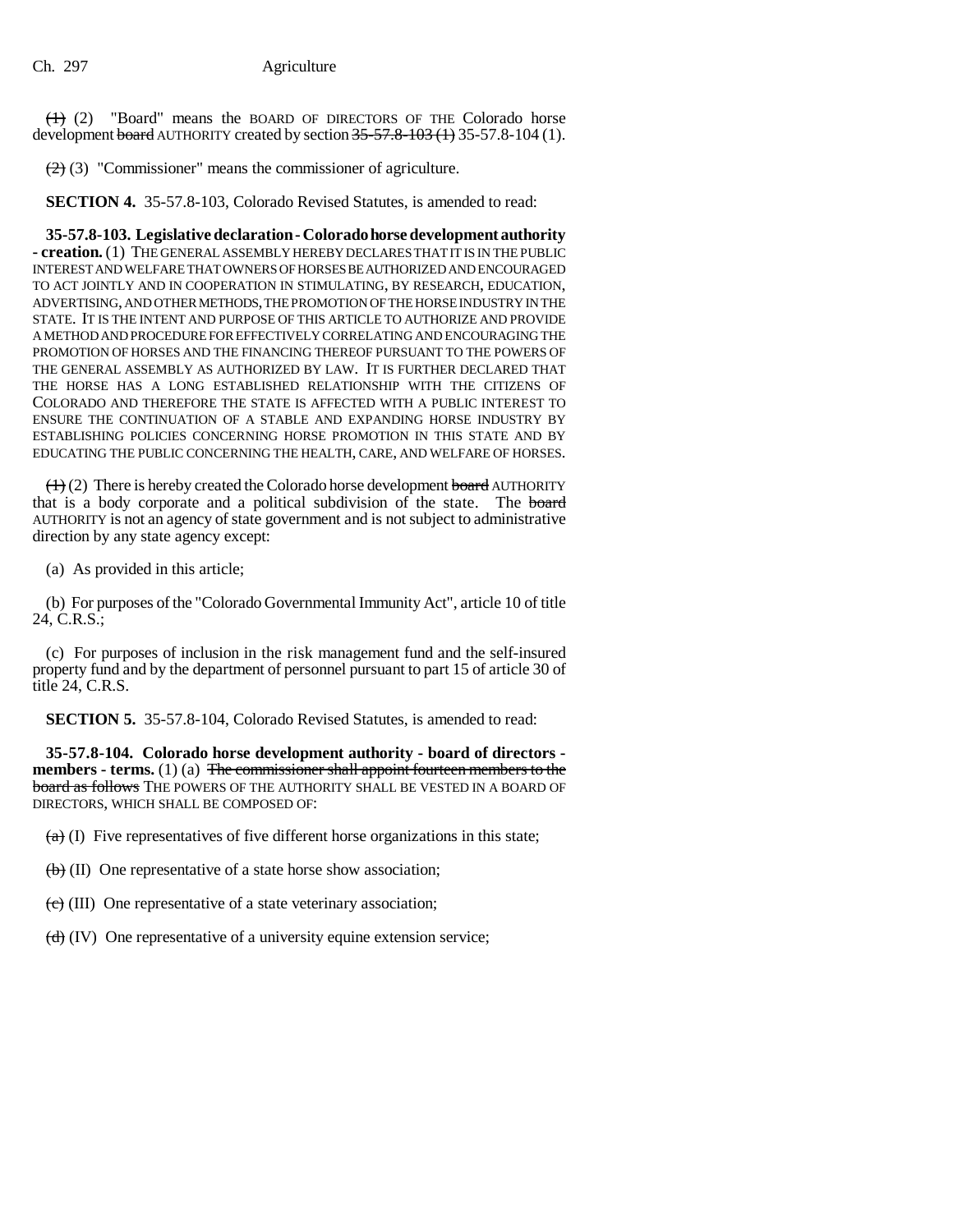$(e)$  (V) Two representatives of an organization that operates statewide to promote and protect the interests of horses and that represents all types of horse uses and horse breeds;

(f) (VI) Four representatives of horse industry support services.

(b) AT LEAST TWO REPRESENTATIVES SHALL BE FROM THE WESTERN SLOPE.

(2) The commissioner shall appoint the board members to THREE-YEAR terms. determined by the commissioner. The terms of any three NO MORE THAN FIVE members shall not expire on the same year. Each member serves at the pleasure of the commissioner and shall continue in office until the member's successor is appointed and qualified. THE MEMBERS OF THE BOARD WHO ARE IN OFFICE ON SEPTEMBER 1, 1998, SHALL COMPRISE THE ORIGINAL BOARD OF DIRECTORS OF THE AUTHORITY, AND THEIR INITIAL TERMS ON THE BOARD SHALL END AT THE SAME TIME AS THE TERMS TO WHICH THEY WERE APPOINTED ON THE COLORADO HORSE DEVELOPMENT BOARD PRIOR TO SEPTEMBER 1, 1998.

(3) ON THE EXPIRATION OF THE TERM OF A MEMBER OF THE BOARD, THAT MEMBER'S SUCCESSOR SHALL BE APPOINTED BY THE COMMISSIONER FOR A TERM OF THREE YEARS; EXCEPT THAT, IN THE CASE OF A VACANCY, THE COMMISSIONER SHALL APPOINT A PERSON WHO SHALL SERVE FOR THE UNEXPIRED TERM.

**SECTION 6.** 35-57.8-108 (2), Colorado Revised Statutes, is amended to read:

**35-57.8-108. Acceptance of grants and gifts - horse development fund.** (2) There is created in the office of state treasurer the horse development fund. Moneys collected under subsection (1) of this section shall be deposited in the fund. The moneys in the fund shall be subject to annual appropriation by the general assembly to the board for the purpose of implementing this article. Moneys in the fund at the end of the fiscal year shall remain in the fund and shall not revert to the general fund. THE HORSE DEVELOPMENT FUND IS ABOLISHED, AND ANY MONEYS IN THE FUND AS OF JUNE 30, 1998, SHALL REVERT TO THE GENERAL FUND.

**SECTION 7.** Article 57.8 of title 35, Colorado Revised Statutes, is amended BY THE ADDITION OF THE FOLLOWING NEW SECTIONS to read:

**35-57.8-109. Horse promotion authority assessment.** (1) (a) TO CARRY OUT THE PROVISIONS AND INTENT OF THIS ARTICLE, THE STATE BOARD OF STOCK INSPECTION COMMISSIONERS, BY AND THROUGH THE BRAND COMMISSIONER OR A DESIGNATED AGENT THEREOF, SHALL COLLECT AN ASSESSMENT ON HORSES FOR WHICH A BRAND INSPECTION FEE IS ALSO COLLECTED AS PROVIDED IN SECTION 35-41-104. THE BOARD OF DIRECTORS OF THE AUTHORITY SHALL DETERMINE THE ASSESSMENT IN AN AMOUNT NOT TO EXCEED THREE DOLLARS PER HORSE. NO PERSON SHALL BE ASSESSED MORE THAN A TOTAL OF ONE HUNDRED DOLLARS IN A CALENDAR YEAR.

(b) ANY PERSON MAY PURCHASE A COLORADO HORSE DEVELOPMENT AUTHORITY ASSESSMENT CARD FOR ONE HUNDRED DOLLARS FROM THE AUTHORITY TO PROVIDE EVIDENCE TO THE STATE BOARD OF STOCK INSPECTION COMMISSIONERS, BY AND THROUGH THE BRAND COMMISSIONER OR A DESIGNATED AGENT THEREOF, AT THE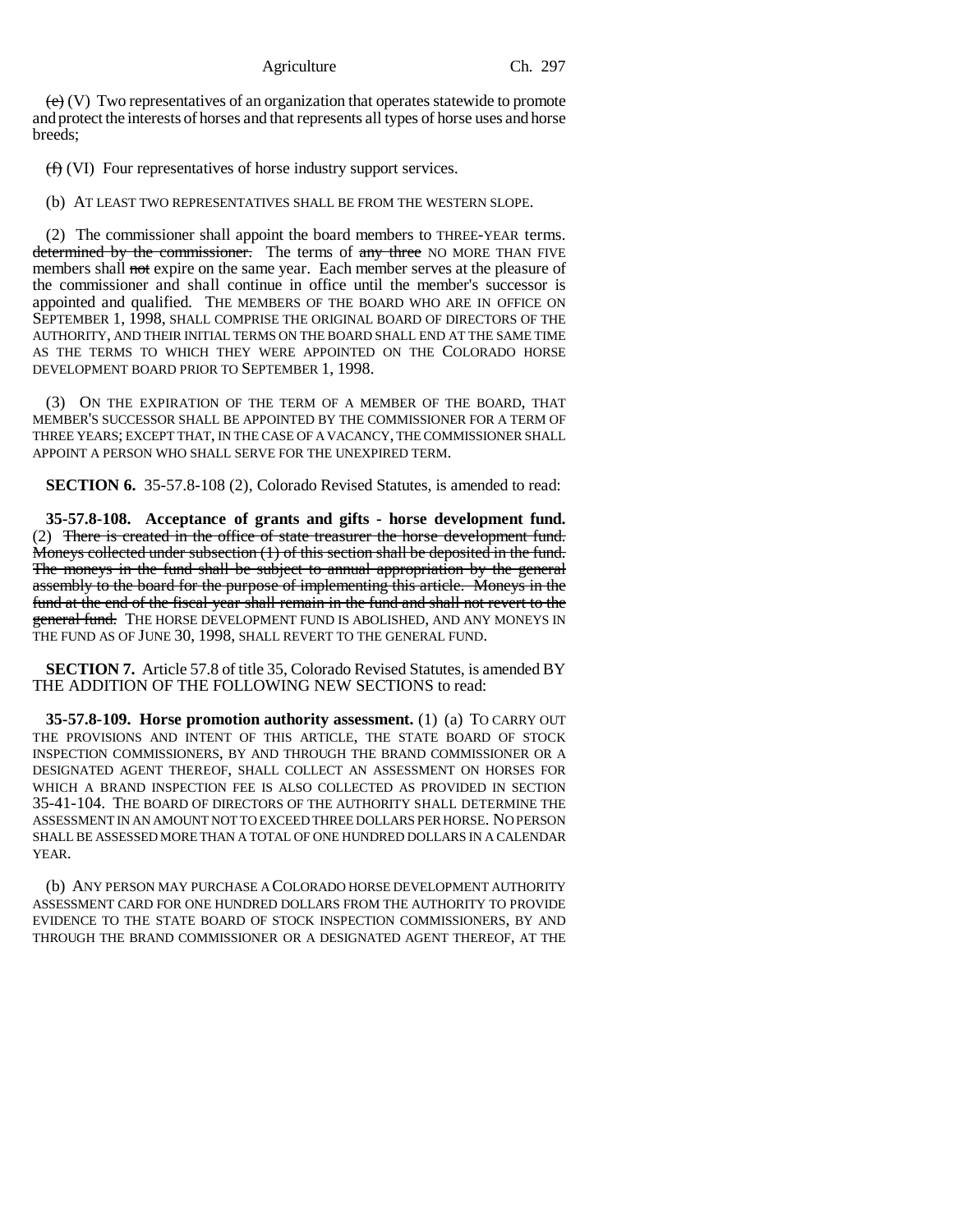## Ch. 297 Agriculture

TIME A BRAND INSPECTION FEE IS COLLECTED AS PROVIDED IN SECTION 35-41-104, THAT THE ASSESSMENT DUE PURSUANT TO PARAGRAPH (a) OF SUBSECTION (1) OF THIS SECTION HAS BEEN COLLECTED. SUCH COLORADO HORSE DEVELOPMENT AUTHORITY ASSESSMENT CARD SHALL BE VALID FOR A PERIOD OF ONE CALENDAR YEAR.

(2) THE ASSESSMENT SHALL BE DIRECTLY DEPOSITED BY THE LIVESTOCK INSPECTORS INTO AN ACCOUNT SPECIFIED BY THE COLORADO HORSE DEVELOPMENT AUTHORITY BOARD. THE STATE BOARD OF STOCK INSPECTION COMMISSIONERS IS AUTHORIZED TO BILL THE COLORADO HORSE DEVELOPMENT AUTHORITY A FEE COLLECTED PURSUANT TO AGREEMENT BETWEEN THE STATE BOARD OF STOCK INSPECTION COMMISSIONERS AND THE COLORADO HORSE DEVELOPMENT BOARD. SUCH FEE SHALL NOT EXCEED TEN PERCENT OF THE ASSESSMENT DETERMINED BY THE BOARD PURSUANT TO THIS SECTION.

**35-57.8-110. Collection procedure.** (1) THE OPERATORS OF ALL STOCKYARDS AND LIVESTOCK AUCTION MARKETS SHALL DEDUCT THE ASSESSMENT FROM THE PROCEEDS OF SALE OWED BY THEM TO THE RESPECTIVE OWNERS OF HORSES AS AUTHORIZED BY SECTION 35-57.8-109.

(2) WHEN AN OPERATOR SENDS OR GIVES ANY WRITTEN STATEMENT TO AN OWNER OR THE OWNER'S AGENT RELATING TO THE PROCEEDS OWING THE OWNER, THE OPERATOR SHALL INCLUDE A STATEMENT OF THE AMOUNT DEDUCTED FROM THE PROCEEDS UNDER SECTION 35-57.8-109.

(3) OPERATORS SHALL PROMPTLY PAY TO THE STATE BOARD OF STOCK INSPECTION COMMISSIONERS ALL ASSESSMENTS COLLECTED BY THEM PURSUANT TO SUBSECTION (1) OF THIS SECTION.

**35-57.8-111. Refunds.** (1) ANY PERSON WHO HAS PAID AN ASSESSMENT AT THE TIME OF BRAND INSPECTION AS REQUIRED BY SECTION 35-37.8-109 SHALL, UPON REQUEST, BE ENTITLED TO A REFUND OF SUCH ASSESSMENT FROM THE BOARD WITHIN A REASONABLE TIME; EXCEPT THAT A PERSON WHO HAS PURCHASED A COLORADO HORSE DEVELOPMENT AUTHORITY ASSESSMENT CARD SHALL NOT BE ENTITLED TO A REFUND PURSUANT TO THIS SECTION.

(2) NOTWITHSTANDING ANY OTHER LAWS TO THE CONTRARY, AND TO CARRY OUT THE INTENT OF THIS SECTION TO ENSURE A REFUND, THE BOARD, EXCEPT AS PROVIDED BY SUBSECTION (3) OF THIS SECTION, IS AUTHORIZED TO PROCESS CLAIMS FOR REFUND AND MAY MAKE SUCH REFUNDS WITHOUT THE NECESSITY OF VERIFICATION OF PAYMENT BY THE APPLICANT. THE REFUND SHALL BE BASED ONLY ON THE SIGNED STATEMENT OF THE REFUND CLAIM AND OTHER INFORMATION AS IS CONTAINED THEREON UNLESS OTHER INFORMATION OR VERIFICATION IS REQUIRED BY SUBSECTION (3) OF THIS SECTION.

(3) THE BOARD, BEFORE PROCESSING AND MAKING A REFUND, MAY REQUIRE ANY ADDITIONAL INFORMATION OR VERIFICATION IT DEEMS NECESSARY TO DETERMINE THE VALIDITY OF THE CLAIM FOR REFUND. THE BOARD MAY FILE AN ACTION TO RECOVER FROM ANY PERSON A REFUND OF ASSESSMENTS ILLEGALLY OBTAINED.

(4) A CLAIM FOR REFUND SHALL BE SIGNED BY THE PERSON WHO PAID THE CONTRIBUTION. ANY PERSON WHO FILES A FRAUDULENT OR FALSE CLAIM FOR